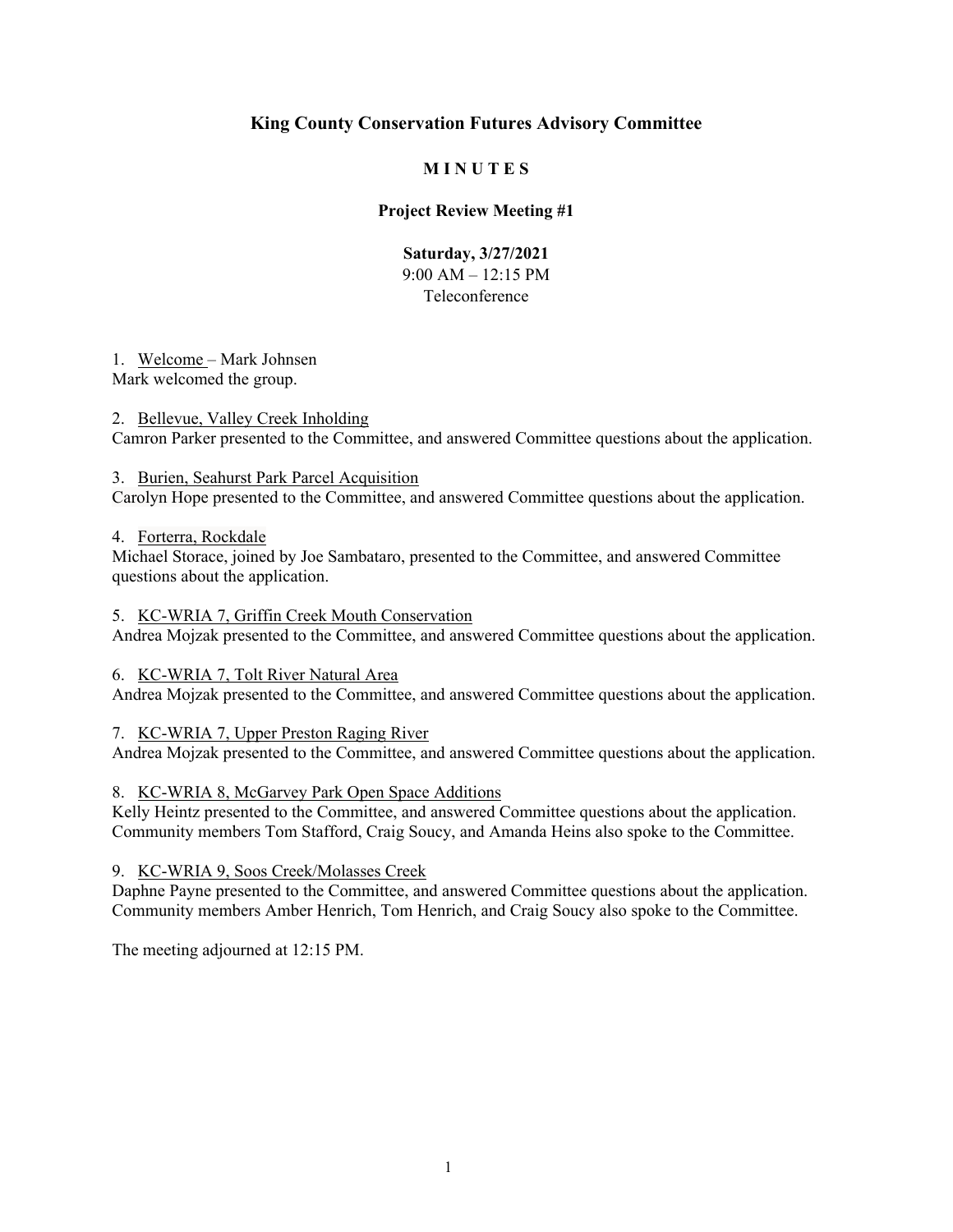# **Saturday, 3/27/2021**

Teleconference

### **Attendance**

| Steve Abel           | <b>Conservation Futures Advisory Committee</b> |                 |
|----------------------|------------------------------------------------|-----------------|
| Ken Brunner          | 66                                             | 66              |
| Niesha Fort          | 66                                             | $\mbox{\bf 6}$  |
| Catherine Gockel     | $\zeta$ $\zeta$                                | $\mbox{\bf 6}$  |
| Molly Graham         | 66                                             | 66              |
| Leah Grant           | $\zeta$ $\zeta$                                | 66              |
| Mark R. Johnsen      | $\zeta$ $\zeta$                                | $\mbox{\bf 6}$  |
| Terry Lavender       | 66                                             | 66              |
| Amanda León          | $\zeta$ $\zeta$                                | 66              |
| Keith Livingston     | 66                                             | 66              |
| Courtney Naumann     | $\zeta$ $\zeta$                                | $\zeta$ $\zeta$ |
| <b>Chuck Paulsen</b> | $\zeta$ $\zeta$                                | 66              |
| Andrew Schmid        | $\mbox{G}\,\mbox{G}$                           | $\mbox{\bf 6}$  |
| Jen Syrowitz         | $\zeta$ $\zeta$                                | $\zeta$ $\zeta$ |

Ingrid Lundin, King County DNRP Camron Parker, Bellevue Carolyn Hope, Burien Michael Storace, Forterra Joe Sambataro, Forterra Andrea Mojzak, King County DNRP Kelly Heintz, King County DNRP Daphne Payne, King County DNRP Cody Eccles, King County Council District 9 Office Members of Fairwood Community: Tom Stafford Craig Soucy Amanda Heins Amber Henrich Tom Henrich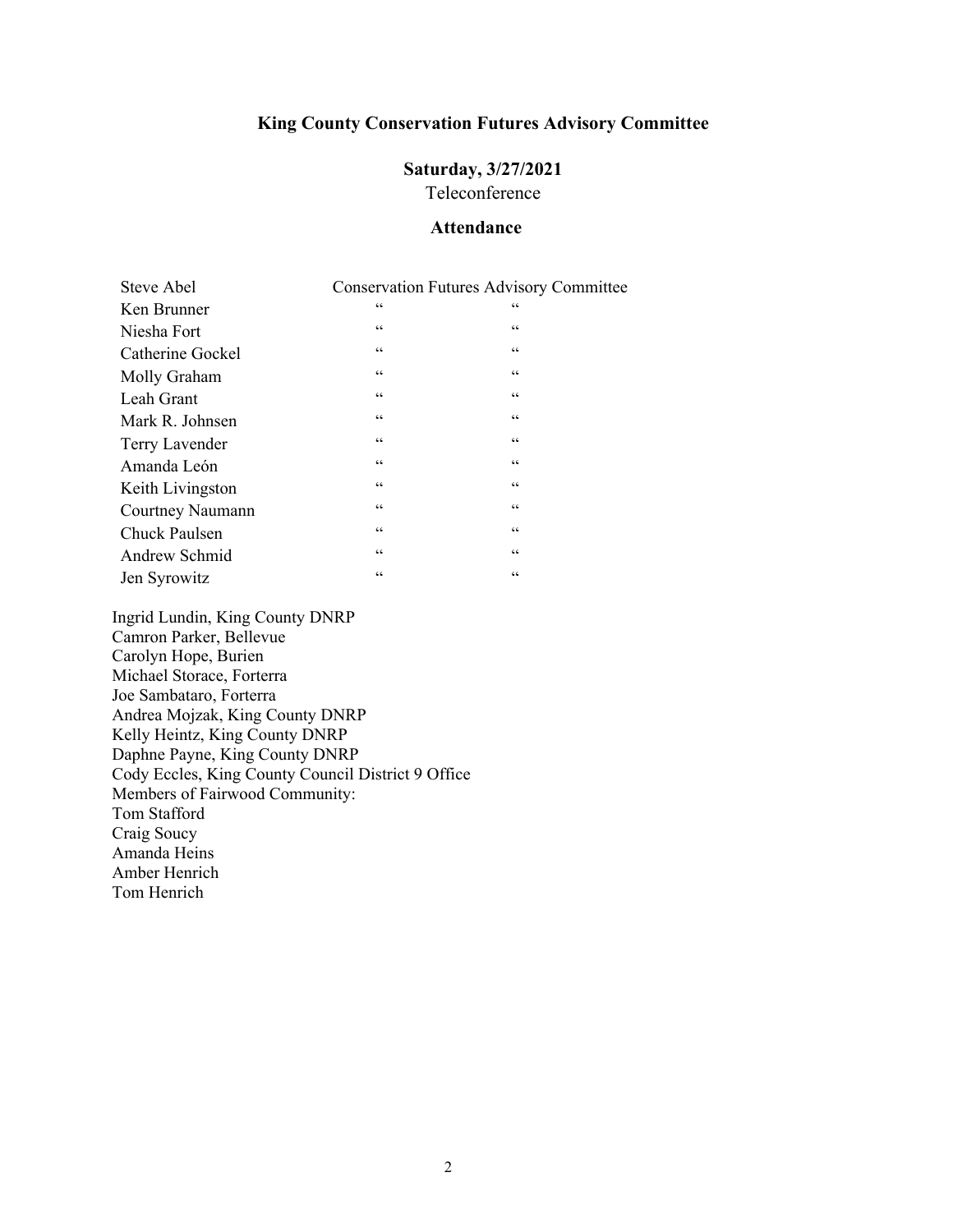### **M I N U T E S**

### **Project Review Meeting #2**

### **Wednesday, 3/31/2021**  3:30 PM – 6:15 PM Teleconference

#### 1. Welcome – Mark Johnsen Mark welcomed the group.

#### 2. Algona, Algona Wetland Preserve

Jimmy Griess, joined by Eric Jensen, Chase Killebrew, Tiernan Martin, and Torrey Luiting. presented to the Committee, and answered Committee questions about the application.

#### 3. Forterra (in Federal Way), Camp Kilworth

Nicholas Carr, joined by Meredith Cambre, presented to the Committee, and answered Committee questions about the application.

4. Forterra (in Tukwila), Duwamish Hill Preserve Addition #2 Ryan Walker presented to the Committee, and answered Committee questions about the application.

#### 5. Seattle, Duwamish River Shoreline Acq: Unity Electric

David Goldberg, joined by Lise Ward and Maria Ramirez, presented to the Committee, and answered Committee questions about the application.

### 6. Seattle, East Duwamish Greenbelt: Brick Pits

Lise Ward, joined by Maria Batayola, presented to the Committee, and answered Committee questions about the application.

The meeting adjourned at 6:05 PM.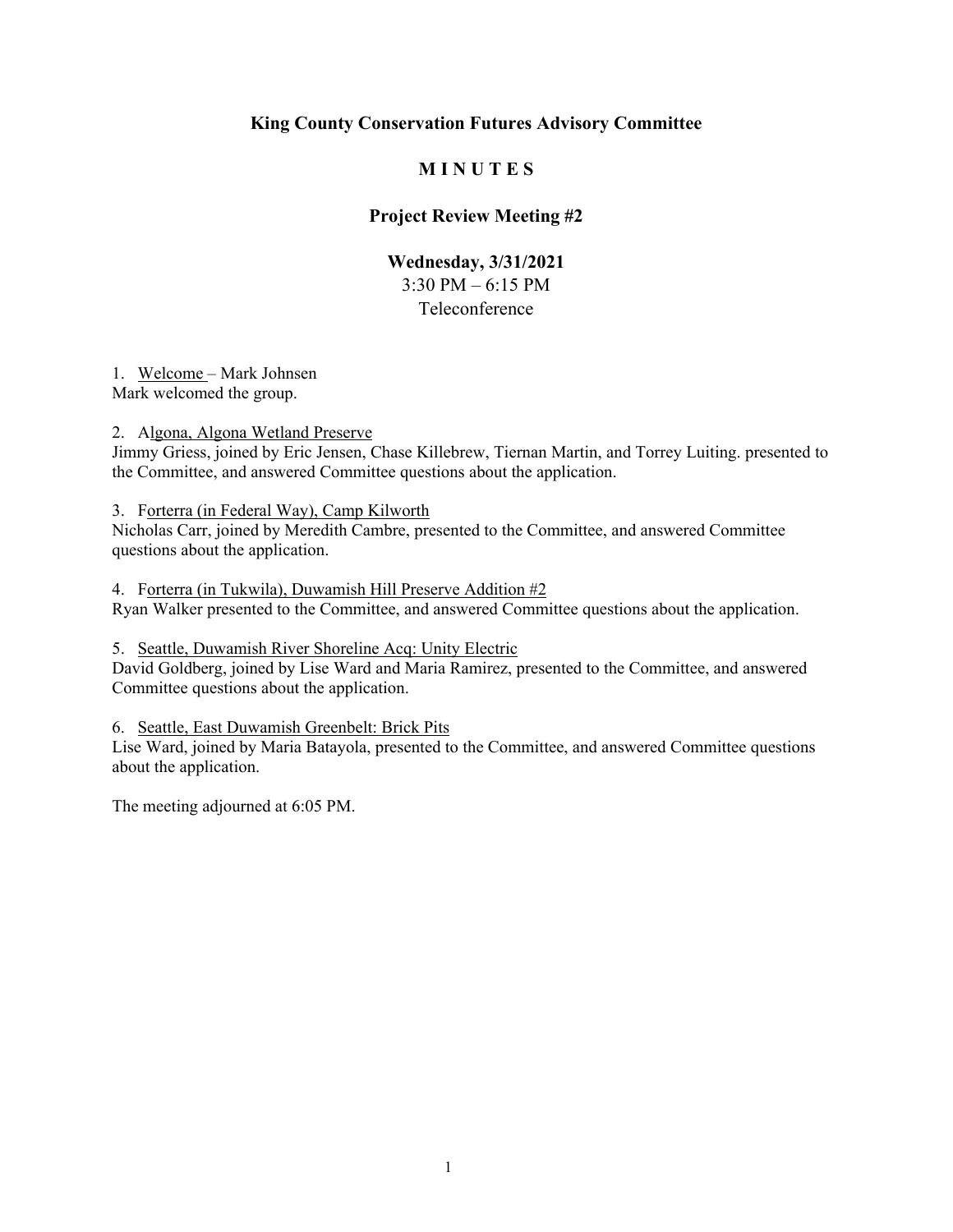# **Wednesday, 3/31/2021**

Teleconference

#### **Attendance**

| Steve Abel       | <b>Conservation Futures Advisory Committee</b> |                 |
|------------------|------------------------------------------------|-----------------|
| Tiffany Chan     | $\zeta$ $\zeta$                                | 66              |
| Niesha Fort      | $\mbox{\bf 6}$                                 | $\zeta$ $\zeta$ |
| Molly Graham     | $\mbox{\bf 6}$                                 | $\zeta$ $\zeta$ |
| Leah Grant       | $\mbox{\bf 6}$                                 | $\zeta$ $\zeta$ |
| Mark R. Johnsen  | $\mbox{\bf 6}$                                 | $\mbox{\bf 6}$  |
| Terry Lavender   | $\zeta$ $\zeta$                                | $\zeta$ $\zeta$ |
| Amanda León      | $\mbox{\bf 6}$                                 | $\mbox{\bf 6}$  |
| Keith Livingston | $\zeta \zeta$                                  | $\zeta \zeta$   |
| Courtney Naumann | $\mbox{\bf 6}$                                 | $\zeta$ $\zeta$ |
| Andrew Schmid    | $\mbox{\bf 6}$                                 | $\mbox{\bf 6}$  |
| Jen Syrowitz     | 66                                             | 66              |

Ingrid Lundin, King County DNRP Michelle Benetua, King County Equity Cabinet Sarneshea Evans, King County Equity Cabinet Jimmy Griess, Algona Eric Jensen, The Blue Line Group Chase Killebrew, The Blue Line Group Torrey Luiting, Natural Systems Design Tiernan Martin, Futurewise Zaira Sierra, Futurewise Nicholas Carr, Forterra Joe Sambataro, Forterra Meredith Cambre, YMCA Mary Ehlis, KEEP Ryan Walker, Forterra Rick Still, Tukwila Lise Ward, Seattle Parks David Goldberg, Seattle Office of Planning and Community Development Maria Ramirez, Duwamish Valley Affordable Housing Coalition Maria Batayola, Beacon Hill Council & El Centro de la Raza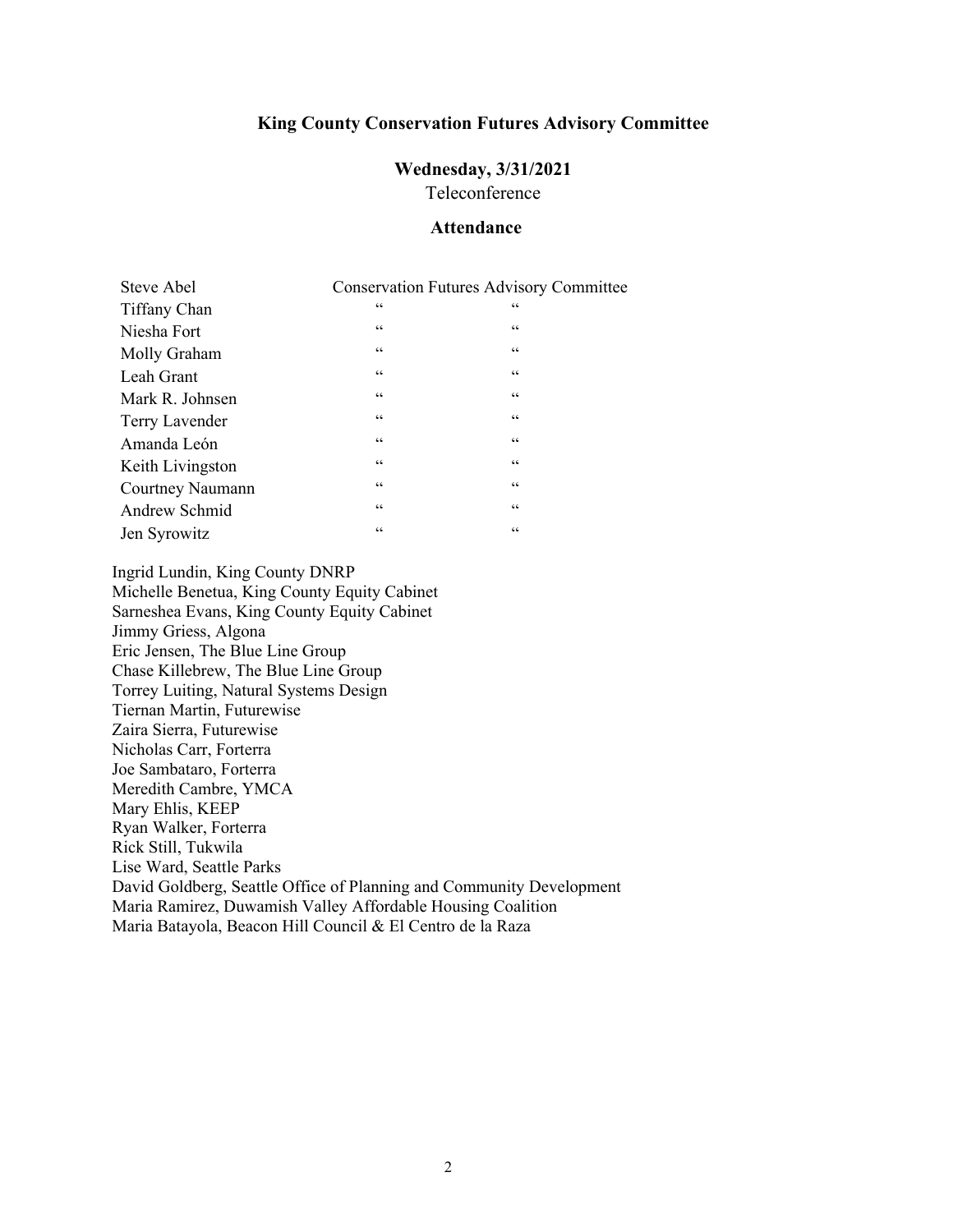### **M I N U T E S**

### **Project Review Meeting #3**

### **Saturday, 4/3/2021**  9:00 – 11:35 AM

### Teleconference

# 1. Welcome – Mark Johnsen

Mark welcomed the group.

2. SeaTac, Des Moines Creek Expansion III Lawrence Ellis presented to the Committee, and answered Committee questions about the application.

### 3. KC-Farmland, Protecting Farmland - Snoqualmie & Vicinity

Michael Murphy and Ted Sullivan presented to the Committee, and answered Committee questions about the application.

4. KC-WRIA 9, Icy Creek - Deep Lake (Green River) Pres. Josh Kahan presented to the Committee, and answered Committee questions about the application.

### 5. KC-WRIA 9, Green River/Newaukum Creek

Josh Kahan presented to the Committee, and answered Committee questions about the application.

### 6. KC-WRIA 9, Soos Creek Preservation

Josh Kahan presented to the Committee, and answered Committee questions about the application.

### 7. KC-WRIA 9, Green to Cedar Rivers Trail Acquisitions

Linda Frkuska, joined by Jean White, presented to the Committee, and answered Committee questions about the application.

### 8. KC-WRIA 8, East Fork Issaquah Creek Restoration

Judy Blanco presented to the Committee, and answered Committee questions about the application.

The meeting adjourned at 11:35 AM.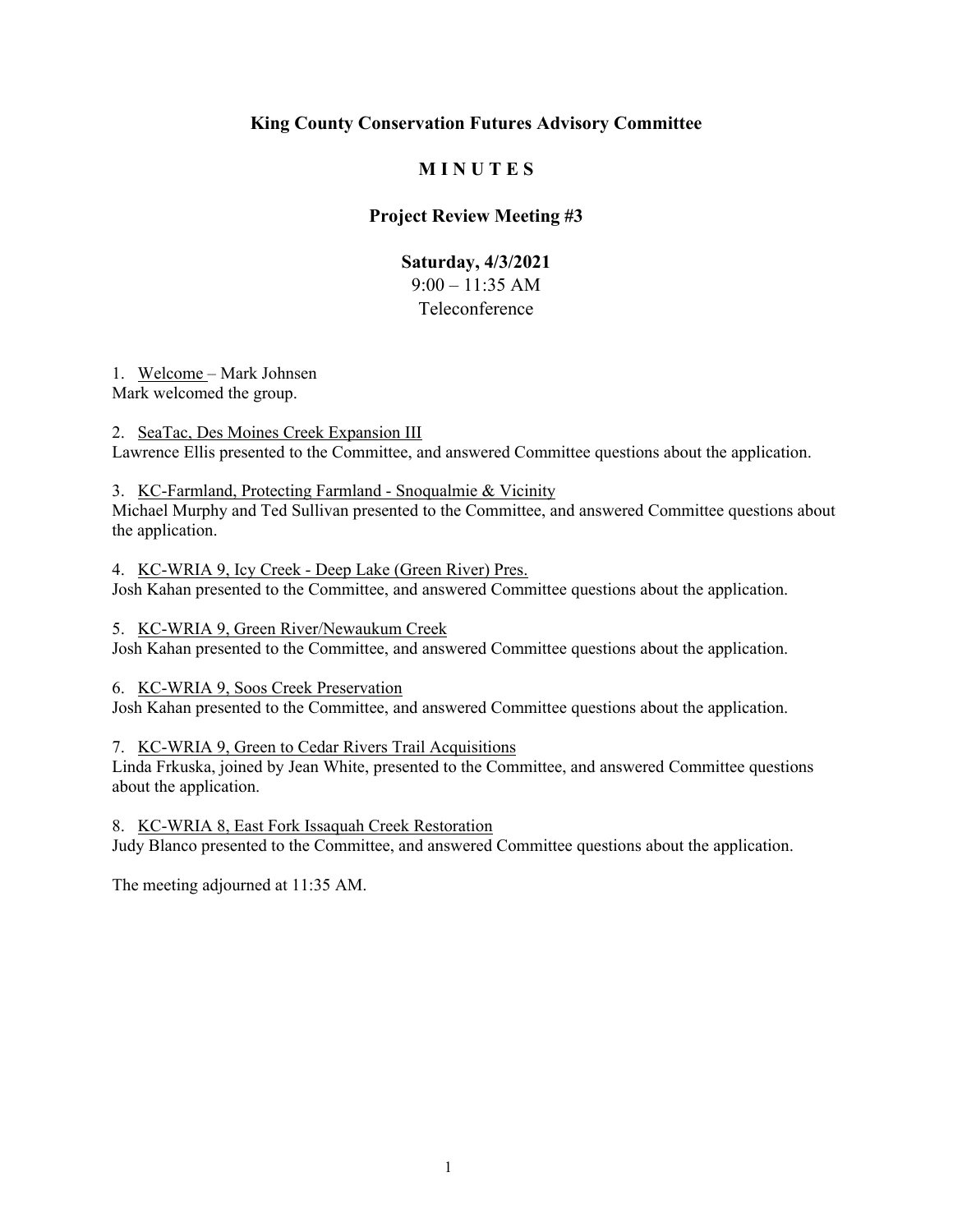### **Saturday, 4/3/2021**

Teleconference

### **Attendance**

| Steve Abel       |                 | <b>Conservation Futures Advisory Committee</b> |
|------------------|-----------------|------------------------------------------------|
| Ken Brunner      | 66              | 66                                             |
| Niesha Fort      | 66              | $\mbox{\bf 6}$                                 |
| Catherine Gockel | 66              | $\zeta \zeta$                                  |
| Molly Graham     | 66              | 66                                             |
| Leah Grant       | 66              | $\zeta$ $\zeta$                                |
| Mark R. Johnsen  | $\mbox{\bf 6}$  | $\zeta \zeta$                                  |
| Terry Lavender   | 66              | 66                                             |
| Amanda León      | 66              | $\zeta \zeta$                                  |
| Keith Livingston | $\mbox{\bf 6}$  | $\zeta$ $\zeta$                                |
| Courtney Naumann | $\zeta$ $\zeta$ | $\zeta$ $\zeta$                                |
| Chuck Paulsen    | 66              | 66                                             |
| Andrew Schmid    | 66              | $\zeta \zeta$                                  |
| Jen Syrowitz     | $\leq$ $\leq$   | 66                                             |

Ingrid Lundin, King County DNRP Lawrence Ellis, SeaTac Michael Murphy, King County DNRP Ted Sullivan, King County DNRP Josh Kahan, King County DNRP Linda Frkuska, King County DNRP Jean White, King County DNRP Judy Blanco, King County DNRP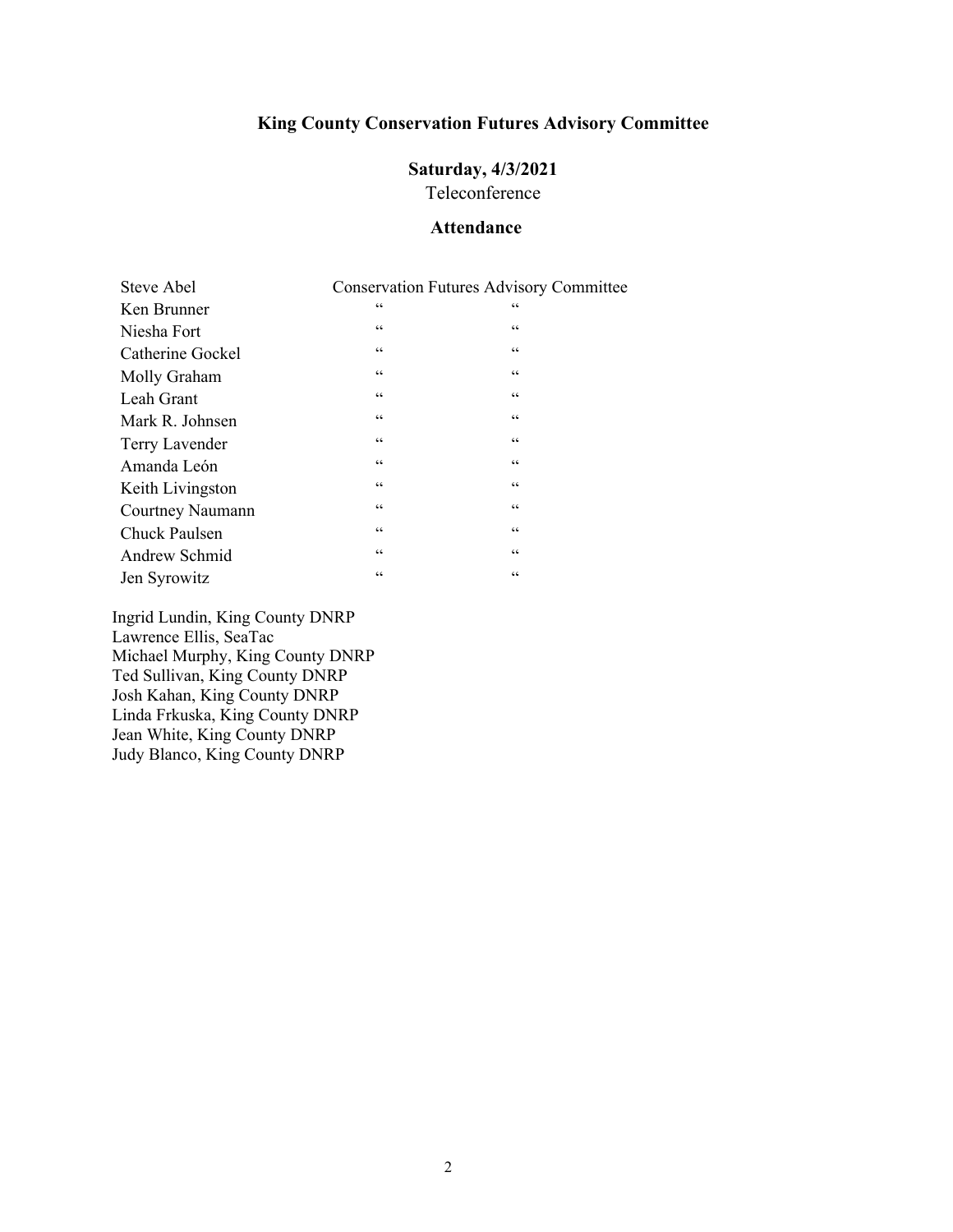### **M I N U T E S**

### **Project Review Meeting #4**

# **Thursday, 4/8/2021**  3:30 PM – 6:15 PM

### Teleconference

1. Welcome – Mark Johnsen Mark welcomed the group.

2. KC-WRIA 8, West Hill - Skyway Urban Greenspace David Kimmett presented to the Committee, and answered Committee questions about the application.

3. KC-WRIA 9, Glendale - North Highline Urban Greenspace David Kimmett presented to the Committee, and answered Committee questions about the application.

4. KC-WRIA 9, Hamm Creek - North Highline - Glendale Urban Greenspace David Kimmett presented to the Committee, and answered Committee questions about the application.

5. Seattle, North Rainier Park Charlestown Addition

Lise Ward, joined by Joe Sambataro, presented to the Committee, and answered Committee questions about the application.

6. Seattle, North Rainier Town Center Park Lise Ward presented to the Committee, and answered Committee questions about the application.

The meeting adjourned at 6:00 PM.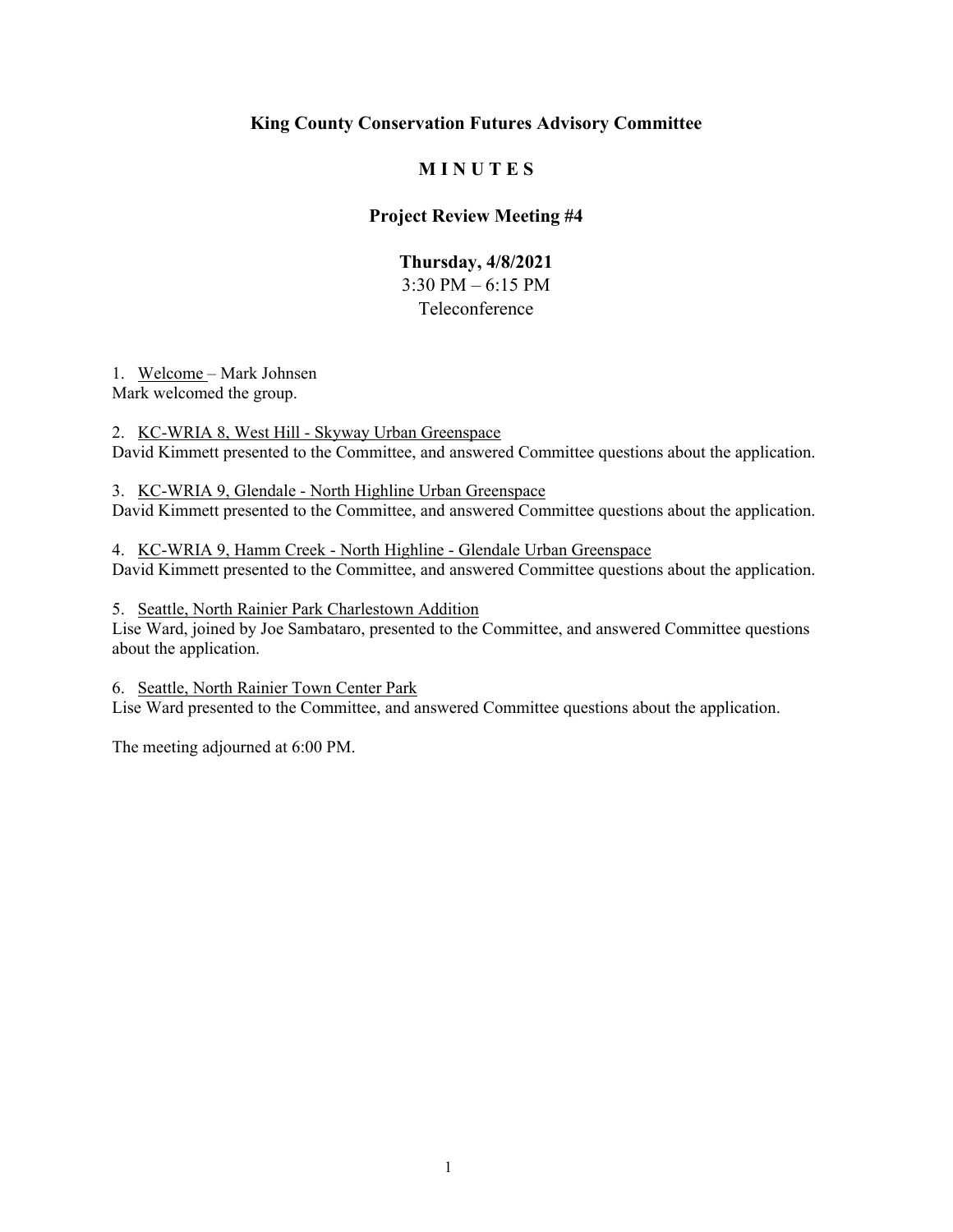### **Thursday, 4/8/2021**

Teleconference

### **Attendance**

| Steve Abel       | <b>Conservation Futures Advisory Committee</b> |                 |
|------------------|------------------------------------------------|-----------------|
| Ken Brunner      | $\zeta$ $\zeta$                                | 66              |
| Tiffany Chan     | $\mbox{\bf 6}$                                 | $\mbox{\bf 6}$  |
| Niesha Fort      | $\mbox{\bf 6}$                                 | $\mbox{\bf 6}$  |
| Catherine Gockel | $\zeta$ $\zeta$                                | 66              |
| Molly Graham     | $\mbox{\bf 6}$                                 | $\zeta$ $\zeta$ |
| Leah Grant       | $\mbox{\bf 6}$                                 | $\zeta$ $\zeta$ |
| Mark R. Johnsen  | 66                                             | 66              |
| Terry Lavender   | $\zeta$ $\zeta$                                | $\zeta$ $\zeta$ |
| Amanda León      | $\mbox{\bf 6}$                                 | $\mbox{\bf 6}$  |
| Keith Livingston | $\mbox{\bf 6}$                                 | $\mbox{\bf 6}$  |
| Courtney Naumann | $\zeta$ $\zeta$                                | $\zeta$ $\zeta$ |
| Andrew Schmid    | 66                                             | $\mbox{\bf 6}$  |
| Jen Syrowitz     | $\mbox{\bf 6}$                                 | $\zeta$ $\zeta$ |

Ingrid Lundin, King County DNRP Michelle Benetua, King County Equity Cabinet Sarneshea Evans, King County Equity Cabinet Heather Ahndan, King County DNRP David Kimmett, King County DNRP Lise Ward, Seattle Joe Sambataro, Forterra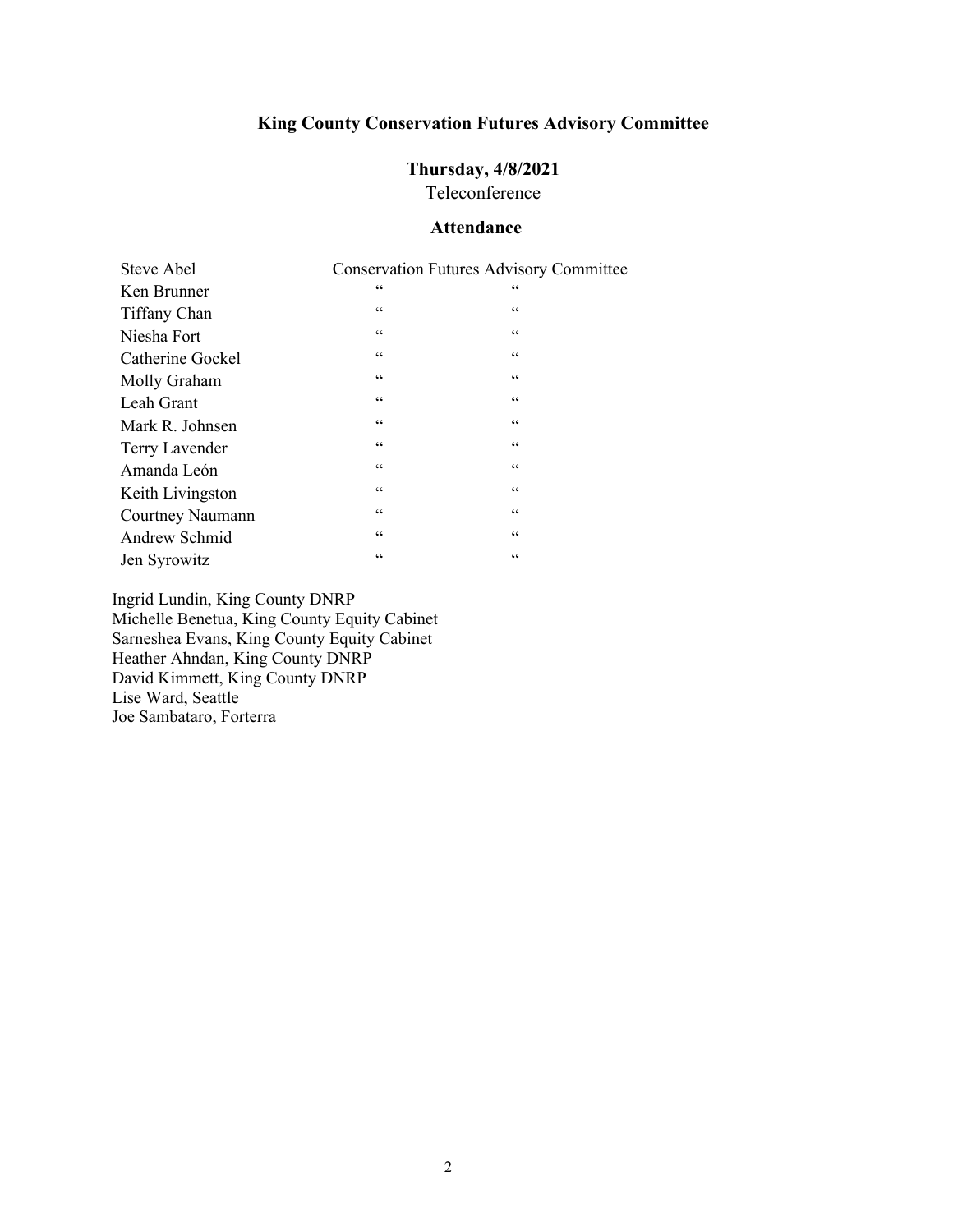### **M I N U T E S**

### **Project Review Meeting #5**

### **Saturday, 4/10/2021**

9:00 AM – 12:00 PM Teleconference

1. Welcome – Mark Johnsen

Mark welcomed the group.

2. KC-WRIA 8, Big Finn Hill Park Additions (Kosalos Properties)

Sarah Brandt, joined by Lynn Zwaagstra, presented to the Committee, and answered Committee questions about the application.

3. KC-WRIA 8, Piper's Crest (Wayne Golf Course Back Nine Add.)

Sarah Brandt presented to the Committee, and answered Committee questions about the application.

### 4. KC-WRIA 8, Middle Bear and Cottage Lake Creeks

Denise Di Santo presented to the Committee, and answered Committee questions about the application.

### 5. KC-WRIA 9, North Green River Acquisitions

Katie Beaver presented to the Committee, and answered Committee questions about the application.

#### 6. KC-WRIA 9, Black Diamond Open Space

Daphne Payne presented to the Committee, and answered Committee questions about the application.

### 7. KC-WRIA 9, Sweeney Pond

Daphne Payne presented to the Committee, and answered Committee questions about the application.

Daphne requested a scope addition to add parcel 1722069068 to the scope of her current award at Sweeney Pond. The Committee voted to approve the scope addition.

#### 8. KC-WRIA 10, Pinnacle Peak Park

Daphne Payne presented to the Committee, and answered Committee questions about the application.

The meeting adjourned at 11:35 PM.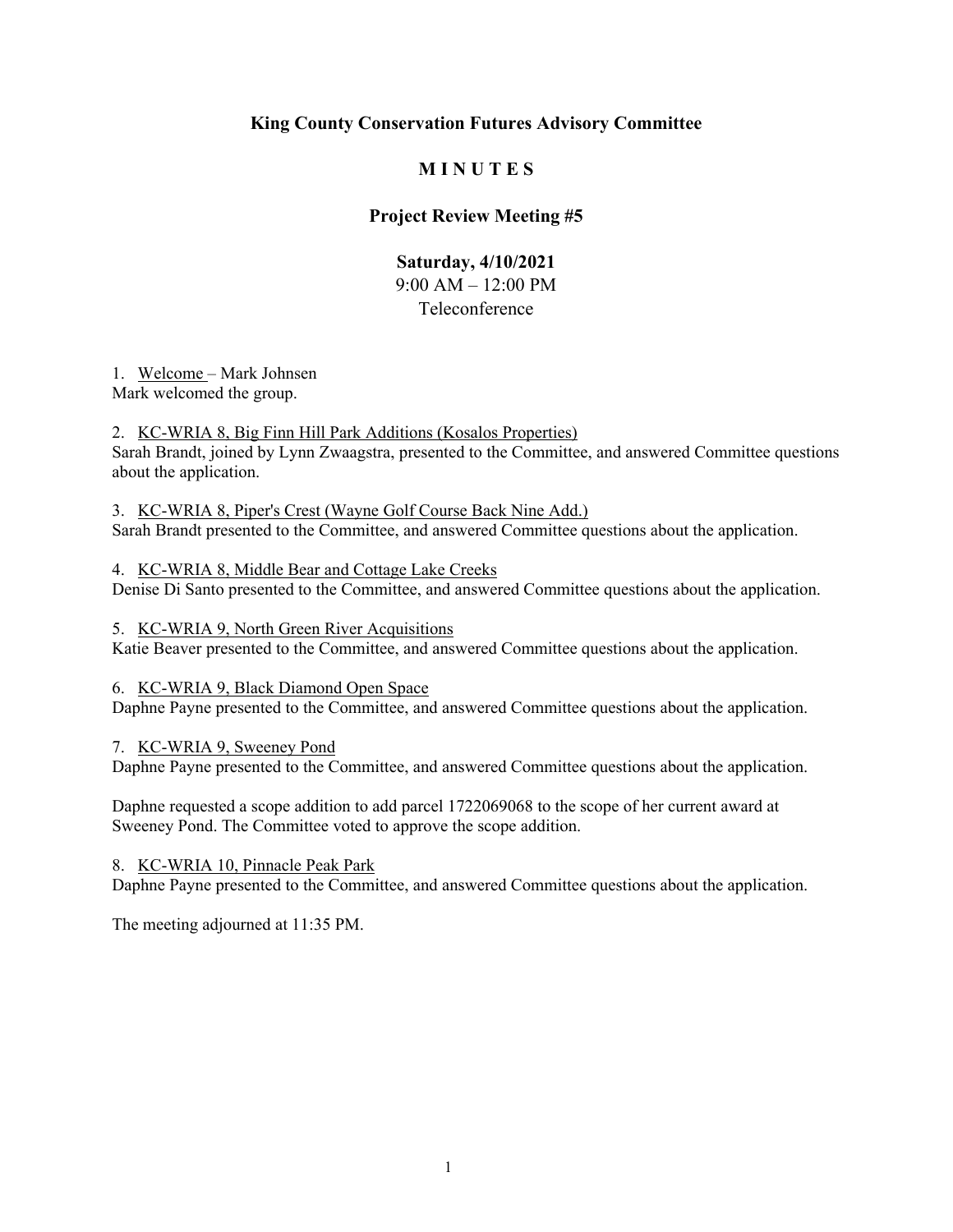# **Saturday, 4/10/2021**

Teleconference

### **Attendance**

| Steve Abel       | <b>Conservation Futures Advisory Committee</b> |                 |
|------------------|------------------------------------------------|-----------------|
| Ken Brunner      | 66                                             | 66              |
| Niesha Fort      | 66                                             | 66              |
| Catherine Gockel | 66                                             | 66              |
| Molly Graham     | 66                                             | $\zeta$ $\zeta$ |
| Leah Grant       | 66                                             | $\zeta$ $\zeta$ |
| Mark R. Johnsen  | 66                                             | $\zeta\,\zeta$  |
| Terry Lavender   | $\zeta$ $\zeta$                                | $\zeta \zeta$   |
| Amanda León      | $\zeta$ $\zeta$                                | $\zeta\,\zeta$  |
| Keith Livingston | $\mbox{\bf 6}$                                 | $\mbox{\bf 6}$  |
| Courtney Naumann | $\mbox{\bf 6}$                                 | $\zeta$ $\zeta$ |
| Chuck Paulsen    | 66                                             | $\mbox{\bf 6}$  |
| Andrew Schmid    | 66                                             | 66              |

Ingrid Lundin, King County DNRP Sarah Brandt, King County DNRP Lynn Zwaagstra, Kirkland Parks Denise Di Santo, King County DNRP Katie Beaver, King County DNRP Daphne Payne, King County DNRP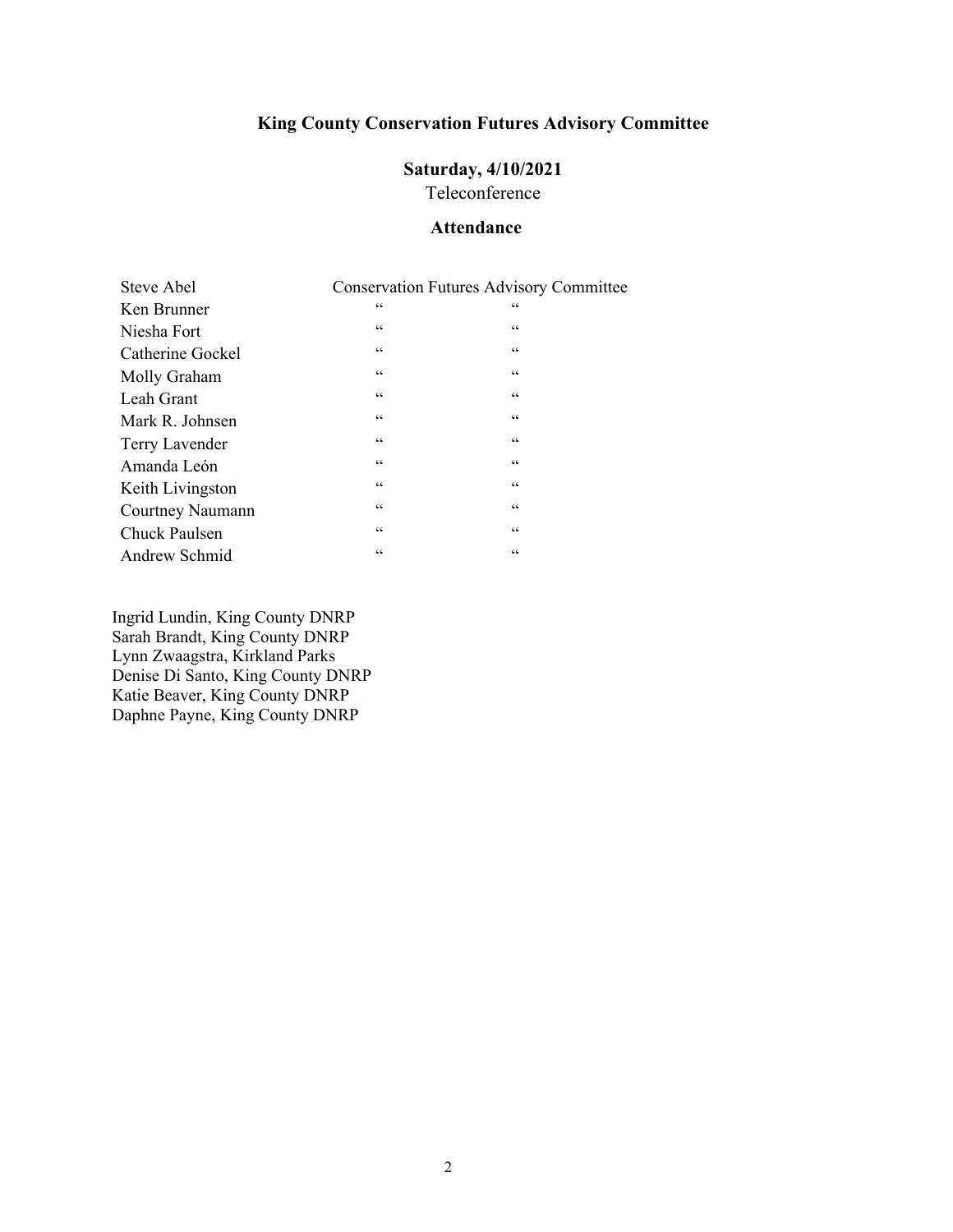### **M I N U T E S**

### **Project Review Meeting #6**

### **Tuesday, 4/20/2021**  4:00 PM – 6:15 PM Teleconference

#### 1. Welcome – Mark Johnsen Mark welcomed the group.

2. Auburn, Mill Creek Assemblage

Jamie Kelly presented to the Committee, and answered Committee questions about the application.

#### 3. Covington, Crystal View Park Expansion

Ethan Newton and Tani Stafford presented to the Committee, joined by Bob Lindskov, and Matthew Keough, and answered Committee questions about the application.

#### 4. Normandy Park, Salmon View Park Property Acq.

Ken Courter, joined by Jessie Medrow, presented to the Committee, and answered Committee questions about the application.

#### 5. Sammamish, Parker Parcels

Kevin Teague, joined by Becky Smith, presented to the Committee, and answered Committee questions about the application.

#### 6. Si View MPD, South Fork Levee Trail

Minna Rudd, joined by Travis Stombaugh, presented to the Committee, and answered Committee questions about the application.

The meeting adjourned at 5:40 PM.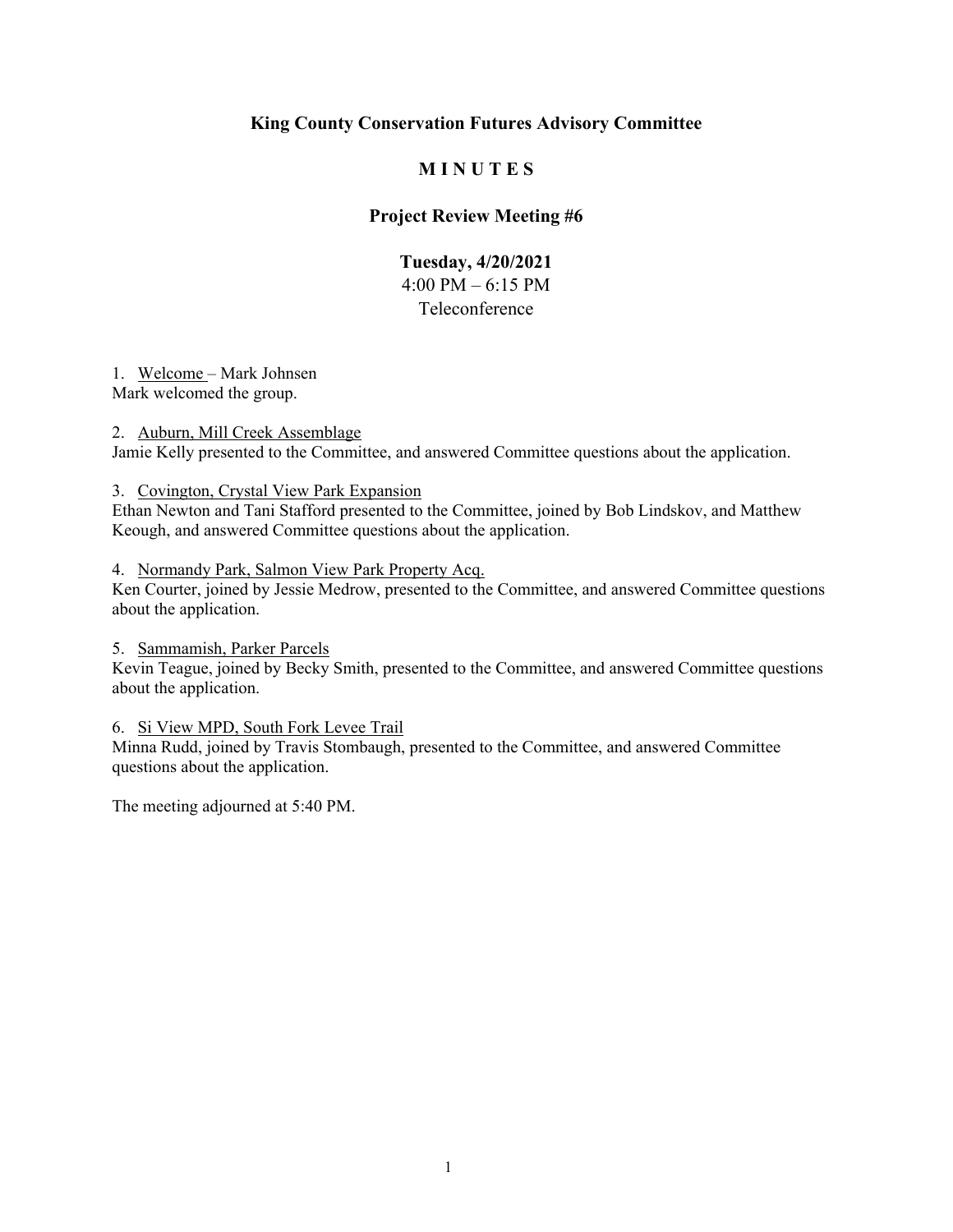# **Tuesday, 4/20/2021**

Teleconference

### **Attendance**

| Steve Abel       |                 | <b>Conservation Futures Advisory Committee</b> |
|------------------|-----------------|------------------------------------------------|
| Ken Brunner      | $\zeta$ $\zeta$ | 66                                             |
| Tiffany Chan     | $\mbox{\bf 6}$  | 66                                             |
| Niesha Fort      | $\mbox{\bf 6}$  | $\zeta \zeta$                                  |
| Catherine Gockel | $\zeta$ $\zeta$ | $\mbox{\bf 6}$                                 |
| Molly Graham     | $\mbox{\bf 6}$  | 66                                             |
| Leah Grant       | $\mbox{\bf 6}$  | $\zeta$ $\zeta$                                |
| Mark R. Johnsen  | $\mbox{\bf 6}$  | $\zeta \zeta$                                  |
| Terry Lavender   | $\zeta$ $\zeta$ | $\zeta$ $\zeta$                                |
| Amanda León      | $\mbox{\bf 6}$  | $\zeta \zeta$                                  |
| Keith Livingston | $\mbox{\bf 6}$  | $\zeta$ $\zeta$                                |
| Andrew Schmid    | $\mbox{\bf 6}$  | $\mbox{\bf 6}$                                 |
| Jen Syrowitz     | $\zeta$ $\zeta$ | 66                                             |

Ingrid Lundin, King County DNRP Linda Holecek, King County DNRP Jamie Kelly, Auburn Bob Lindskov, Covingto Ethan Newton, Covingto Matthew Keough, Covington Tani Stafford, Covington Ken Courter, Normandy Park Jessie Medrow, Normandy Park Kevin Teague, Sammamish Becky Smith, Sammamish Minna Rudd, Si View MPD Travis Stombaugh, Si View MPD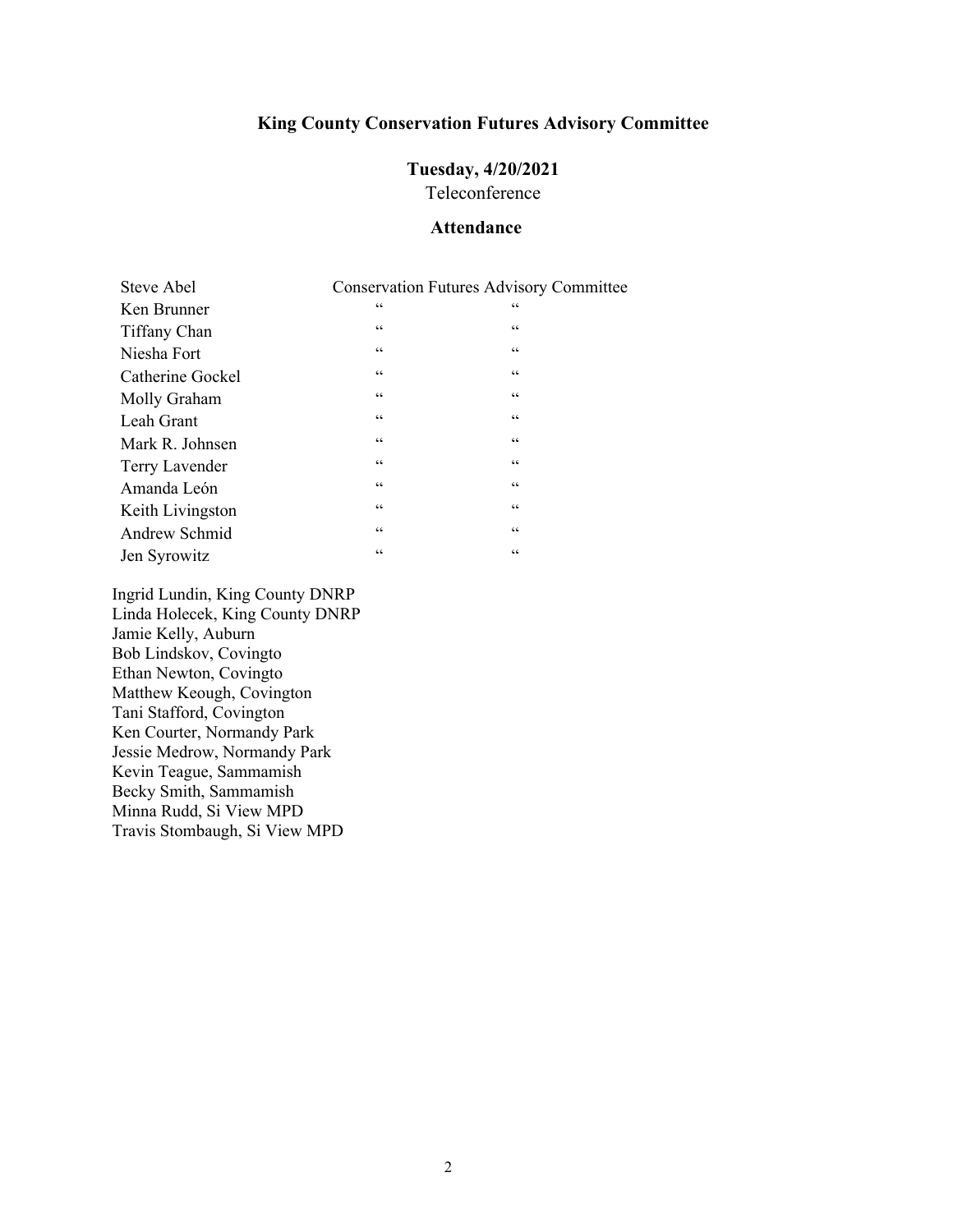### **M I N U T E S**

### **Project Review Meeting #7**

## **Saturday, 4/24/2021**

9:00 AM – 12:00 PM

### Teleconference

1. Welcome – Mark Johnsen Mark welcomed the group.

### 2. KC-WRIA 7, Mitchell Hill Forest

David Kimmett presented to the Committee, and answered Committee questions about the application.

#### 3. KC-WRIA 8, Preston Ridge Forest

David Kimmett presented to the Committee, and answered Committee questions about the application.

### 4. KC-Vashon, Frog Holler - Camp Sealth

David Kimmett presented to the Committee, and answered Committee questions about the application.

### 5. KC-Vashon, Neill Point Natural Area – Morningside Farm

David Kimmett presented to the Committee, and answered Committee questions about the application.

### 6. KC-Vashon, Vashon Creeks and Estuaries

Greg Rabourn presented to the Committee, and answered Committee questions about the application.

Greg requested a scope addition to include his priorities for 2022 funding as priorities in the scope of his current Vashon Creeks and Estuaries project. In particular, this year's target parcel 3023039018 would be a red priority parcel, with several parcels in yellow to the north added as long-term priorities (1923039087, 1923039023, 1923039063, 3023039200, 3023039005, 3023039219). The Committee voted to approve the scope addition.

7. KC-Vashon, Vashon Marine Shoreline

Greg Rabourn presented to the Committee, and answered Committee questions about the application.

Greg requested a scope addition to include Manzanita priorities in the scope of his existing Vashon Marine Shoreline awards. This includes the 2022 priority parcel 3122039007, and two adjacent parcels: as a red priority the 3.75-acre parcel 8550001075 and as a yellow long-term priority the 1.01-acre parcel 8550000835. The Committee voted to approve the scope addition.

### 8. KC-WRIA 8, Crow Marsh Natural Area Additions

Kelly Heintz presented to the Committee, and answered Committee questions about the application.

The meeting adjourned at 11:45 AM.